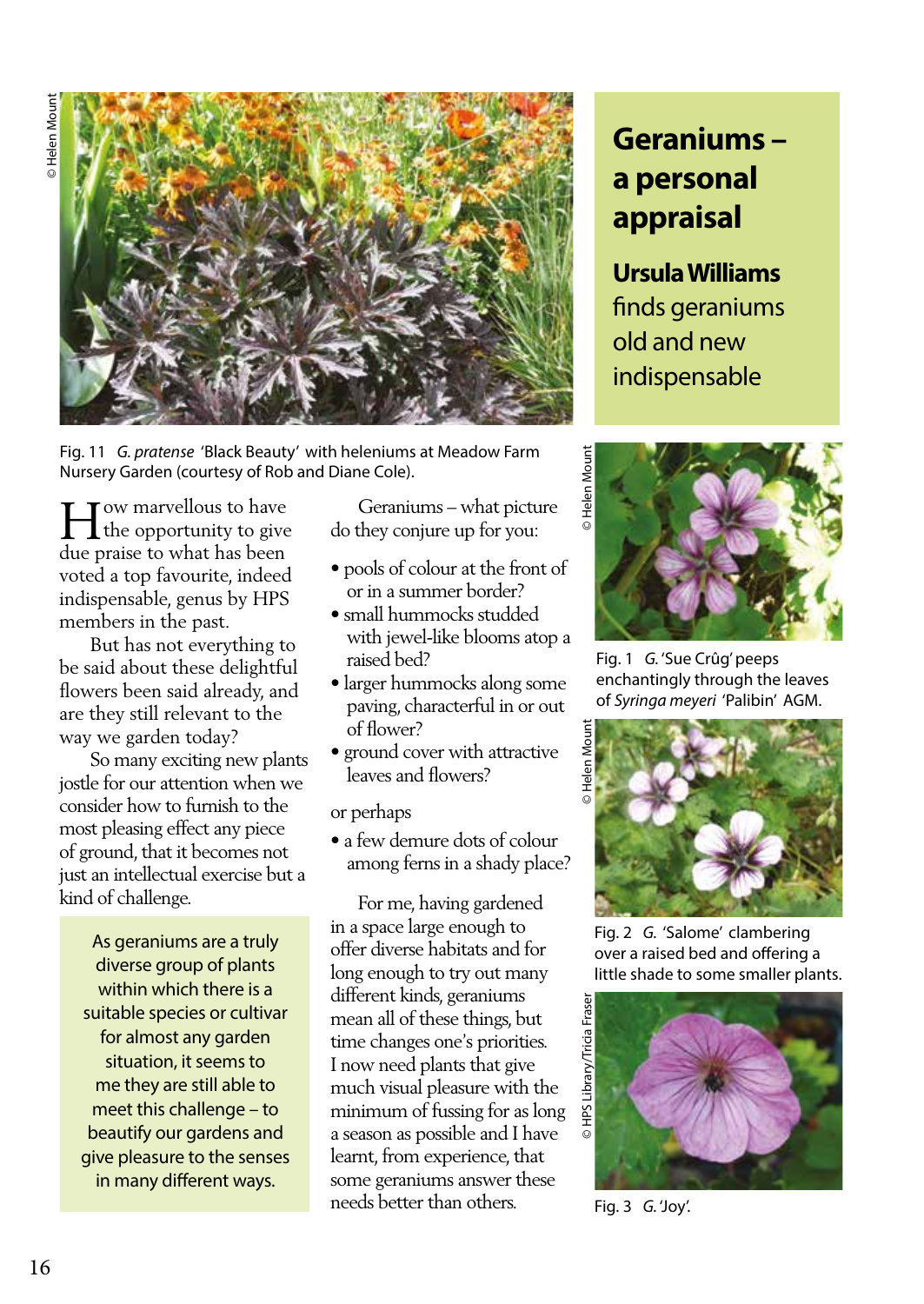

Fig. 4



Figs 4 & 5 *G.* 'Pink Delight' (foreground right) basking in the welldrained conditions of a raised bed along with plants appreciating similar conditions.

introductions growing ever longer, perhaps this is a good  $\overline{\bullet}$  time to consider which 'oldies' continue to be indispensable and which newcomers deserve similar accolades.

 It will be almost impossible to do justice to this beautiful genus within the limitations of a few pages but here is a short, backward, sideways and forward look at a few geraniums.

E<br>
With the list of new<br>  $\frac{1}{2}$  introductions growing ever<br>  $\frac{1}{2}$  longer, perhaps this is a g<br>
time to consider which "<br>
continue to be indispens<br>
and which newcomers d<br>
similar accolades.<br>
It will be almost imp<br>
t In days before all the wizards with a computer screen could summon colourful images and much relevant information with the click of a mouse, part of the pleasure of learning what was 'out there' meant tracking down what was on one's wish list. This was achieved mainly by sourcing nurseries run by owners, indeed experts, such as Elizabeth Strangman (Washfield), D. Hibberd (Axletree) or R. Lee (Coombland Gardens), where much good advice was usually offered. Often this led to the purchase of what remain favourites of mine today; an example is *G.* 'Sue Crûg' (fig. 1), which was proffered from behind a shed at Axeltree Nursery and has become one of my indispensables. With strikingly marked flowers on a reasonably compact plant 'Sue Crûg' is sometimes likened to G. 'Salome' (fig. 2) (one of its parents), but the colour is not really the same. Like 'Salome' it tolerates a little shade, has a similar scrambling habit, and has a long season.

 At Washfield Nursery I was urged to buy *G.* 'Brookside', then a new introduction.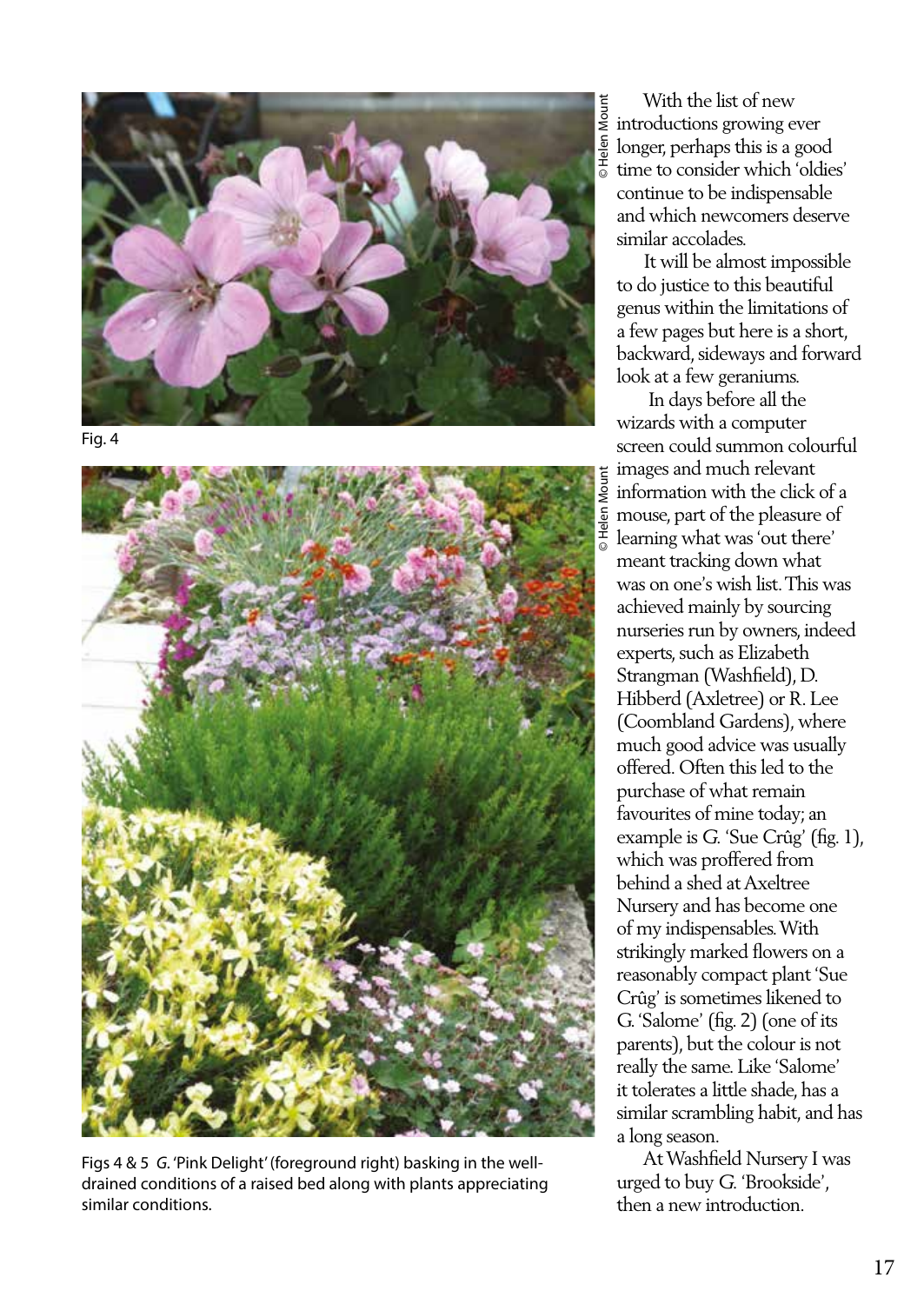Its finely cut leaves and clear blue flowers look lovely dancing around a large patch of *Hakonechloa macra* 'Alboaurea' AGM – very effective without one plant overwhelming the other. Later in the season *G. wallichianum* 'Buxton's Variety' performs in the same way.

 Coombland Gardens offered *G*. 'Joy' (fig. 3) and *G.* 'Coombland White', both hybrids of *G. lambertii* x *traversii*  var. *elegans*, both very long flowering with lovely blooms and leaves, but only 'Joy' remains with me and I would not be without her.

 All the hybrids with *G. traversii* blood seem to have particularly attractive leaves. For this reason, as well as a profuse display of delightful pink  $\frac{1}{8}$ flowers on a short, neat plant, *G.* 'Pink Delight' (figs 4 & 5) is a real treasure for a well-drained sunny position and is about to be introduced to the HPS Conservation Scheme.

 *G.* 'Dusky Crûg' (fig. 6), another small hybrid with similar but dusky reddish-brown leaves and a long display of pink flowers, is often recommended for growing in a pot and looks super grown in this way. However it seems particularly susceptible to vine weevil attack under these conditions and so has reluctantly been given up.

 Thinking about the parentage of various hybrids and how it influences their culture makes me realise, once again, how important it is to do some research and I am pleased that our recently published HPS *Geraniums* booklet provides this information.



Fig. 6 *G.* 'Dusky Crûg'.



Fig. 7 *G.* 'Russell Prichard' with *Sedum telephium* subsp. *ruprechtii.* 



Fig. 8 *G. striatum* 'Splendens' mingling with aquilegia foliage.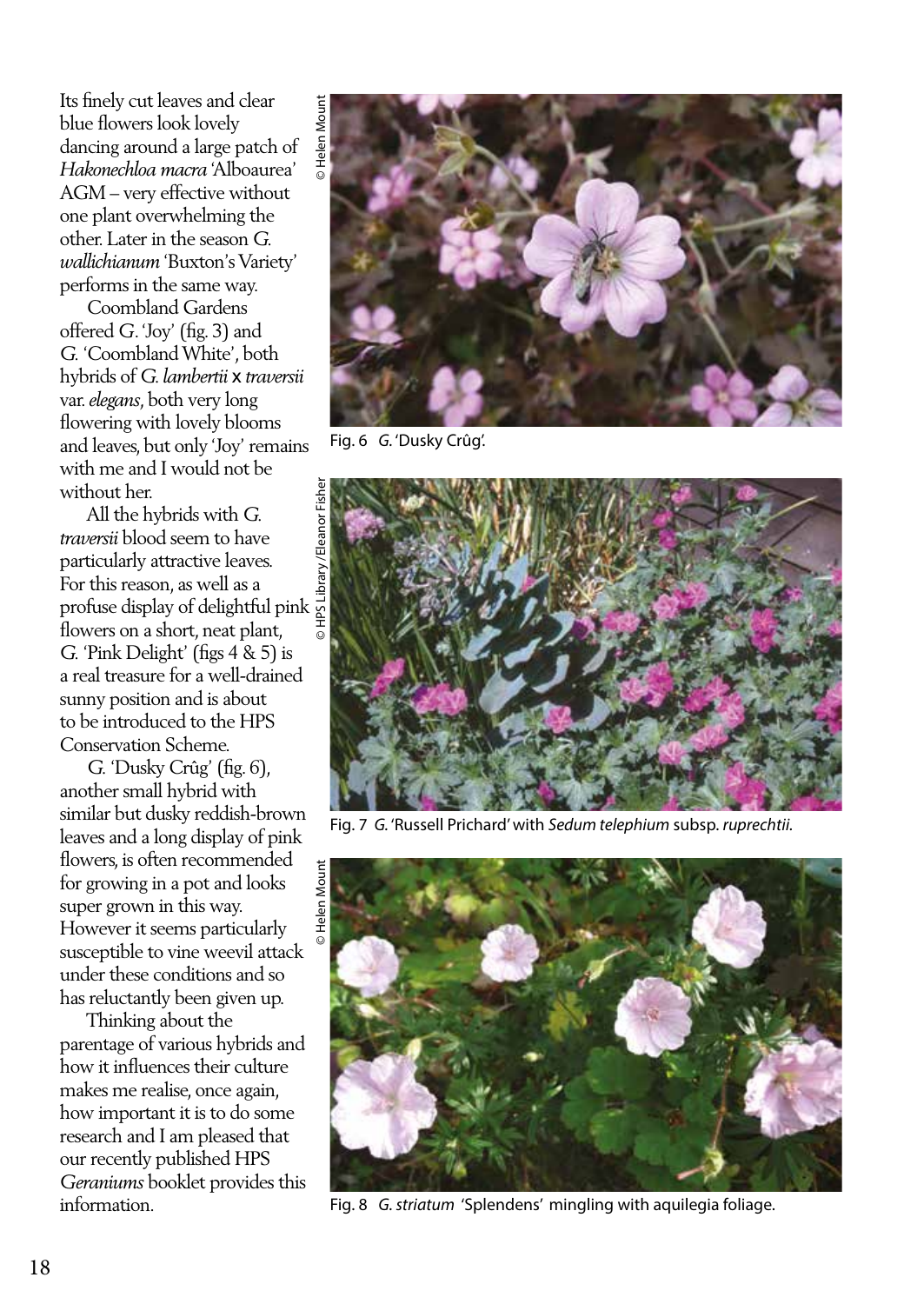

Fig. 9 *G. wlassovianum* supporting the drying flower heads of *Allium schubertii*.

 I have had enough disappointments with some groups of geraniums to know that if they are to become long-lived 'indispensables' it is essential to give consideration to their origins. I have nearly lost the splendid 'Joy' twice because I ignored the fact that one of its parents is at home on welldrained cliffs in the Chatham Islands and the other in the damp Himalayas. 'Joy' needs a sunny position in reasonably moisture-retentive but welldrained soil and may well decide that cold, wet winter soil is not to her liking.

 Quite a number of the newer hybrids have *G. wallichianum* ancestry and have inherited the lovely leaves, scrambling habit and long flowering season of that species. What is possibly less well known to the novice gardener is that they also inherit the need for that mythical well-drained but moisture-retentive soil and, ideally, a little shade from really hot sun.



Fig. 10 *G. pratense* 'Plenum Violaceum' forms an admirable background for the yellow flowers of hemerocallis.

 While on the subject of learning, gathering information, research, call it what you wish, there is absolutely no substitute for a guide book. To be able to reach for an easy-to-handle, paper-backed book like Dr. Hibberd's *Hardy Geraniums*  (in the RHS Wisley Handbook Series, my 2003 edition still amazingly relevant today) or the HPS *Geraniums* booklet by Margaret Stone, with its wellillustrated and up-to-date list of cultivars, is a great pleasure.

 Learning, of course also means making mistakes, remembering that sometimes descriptions such as 'unusual', 'fascinating' or 'worthy of close inspection' may bring disappointment. Some years ago I was seduced by reading about *G. sinense* and who could resist 'velvety, maroon, backswept petals' and I had to have it! After it was acquired I planted it lovingly, and in due course I trotted to my carefully chosen edge of woodland spot to inspect and admire but

was greeted by a somewhat lanky plant with a few, small, gloomy-looking flowers. When I read later that it is peculiarly attractive to wasps I did not hasten to inspect it so often, and I was not heartbroken when it eventually faded away.

 Any list of truly wonderful oldies must surely be headed by *G.* 'Mavis Simpson' AGM and *G.* x *riversleaianum*  'Russell Prichard' AGM, both outstanding plants, however and wherever they are used, as long as it is remembered that they both need reasonably well-drained soil and plenty of room to spread, as well as division every few years. 'Russell Prichard' (fig. 7) is occasionally compared with G. 'Little Gem' of similar parentage, but to me there is brilliance, a special shine to the deep pink-magenta petals in the former which 'Little Gem' does not possess.

 *G.* 'Mavis Simpson' is just so pretty for a very long season. Again it makes pools of colour, pale pink this time, and I saw it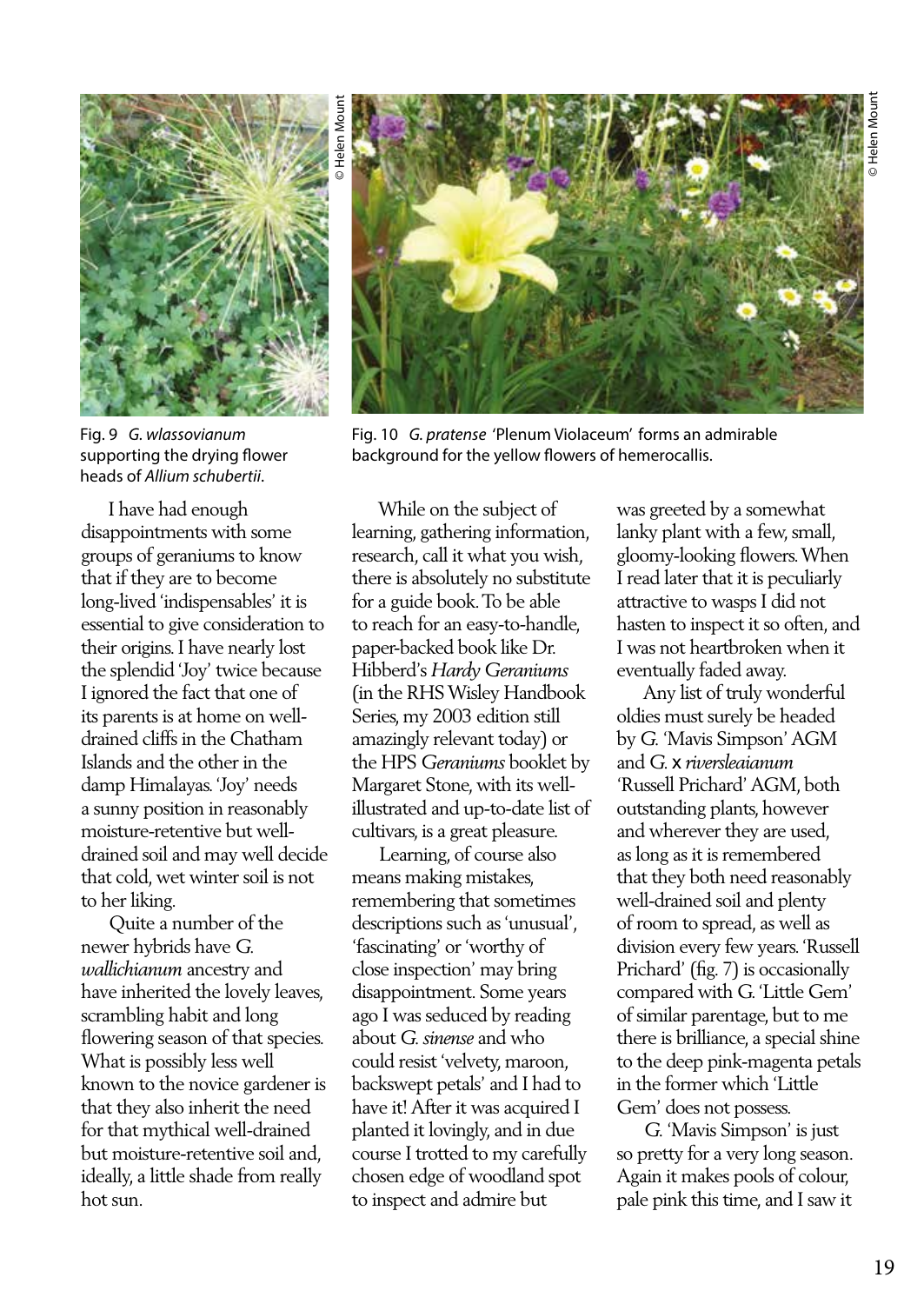recently, positioned between well-trimmed dark-green shrubs flanking a simple flight of grey stone steps – absolutely lovely.

 What of the little gems belonging to the *G. cinereum* group which are indispensable for many welldrained positions? I can only accommodate two or three but wish I had room for more. Whether an oldie like 'Laurence Flatman' or a more recent hybrid like Rothbury Gem, they are all exquisite and repay close study.

 I find the whole sanguineum tribe very garden worthy. Planted along an edge of border or paving they form particularly comfortable 'humps and bumps', studded with variously white, pink, purple, reddish-coloured blooms, sometimes with pleasing striations. Long lived, long flowering and demanding little attention, they are definitely plants every garden should have. How is one to choose from about 30 cultivars? After growing several over a period of years, I came to the conclusion that *G. sanguineum* var. *striatum*  'Splendens' (fig. 8) is the one for me, although G. 'Elke' is charming too. Beware 'Tiny Monster' – a hybrid – unless you have lots of space.

 The plants of the *G. endressii* and x *oxonianum*  groups present me with a problem. Too important as groups to ignore, their general usefulness in many situations may well mean that they are essential in your garden. With almost too many cultivars

(is one allowed to say that?), many of them quite vigorous and occupying a lot of space, sometimes needing support, often requiring shearing, I do not find them as indispensable as I did in the past. However, odd seedlings pop up now and again and are welcome but they have to fend for themselves.

 This leads me to a point which can be overlooked at times. No small bulbs enjoy being smothered by strong growers, but all kinds of early flowers and bulbs can thrive under the skirts of quite a few hybrid geraniums as long as the old foliage is removed early in the year. Indeed the emerging, fresh geranium foliage is most attractive with some bulbous plants.

 One of my most valued geraniums, *G. wlassovianum*  (fig. 9), provides a great foil and support for other plants, as well as flowering for a long summer period and generally dying off with attractive autumn foliage.



Fig. 12 *G.* 'Anne Thomson'.



Fig. 13 *G*. 'Dilys'.



Fig. 14 *G.* Rozanne blending with *Hakonechloa.*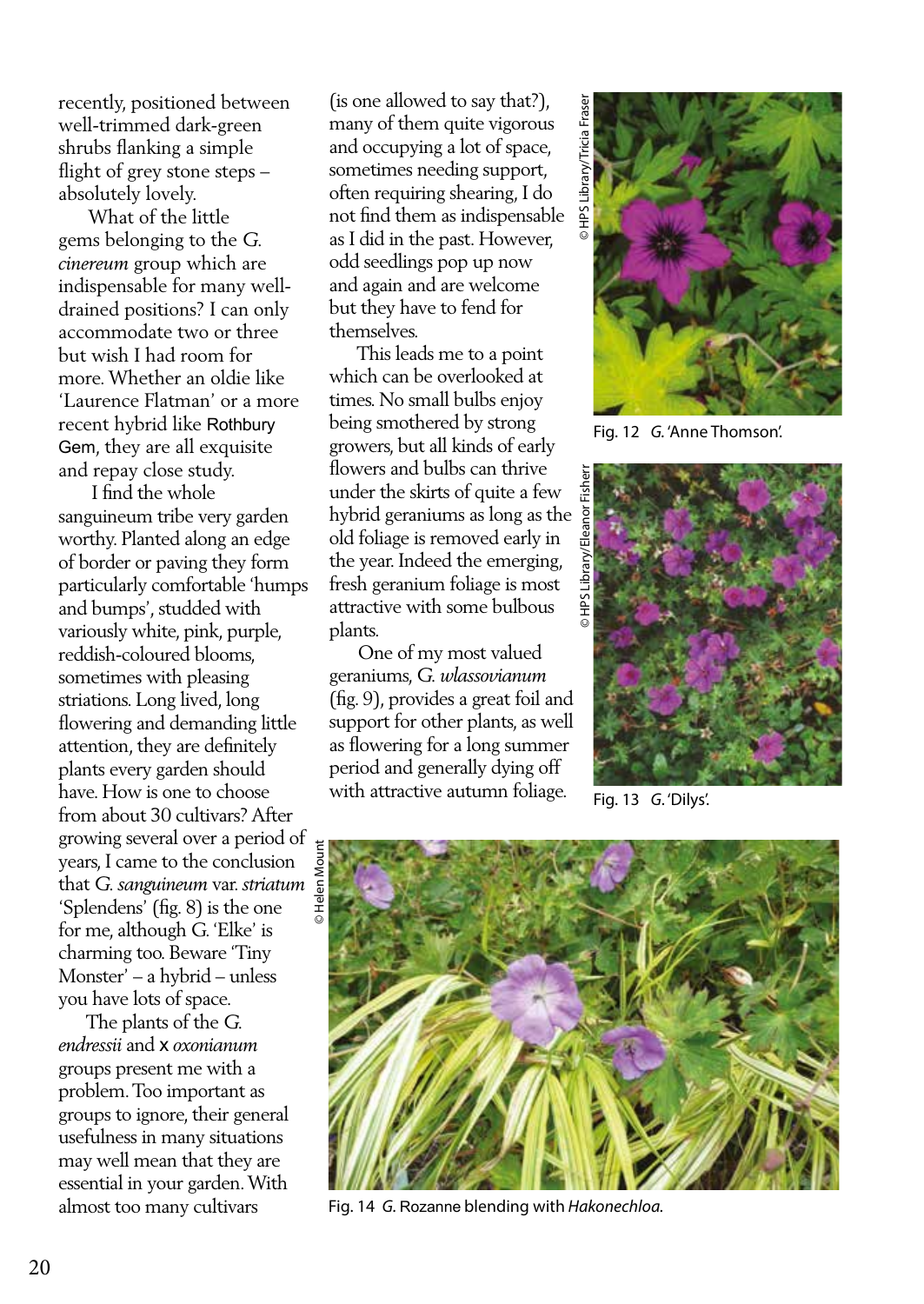

Fig. 15 *G.* Rozanne under a pine tree at Meadow Farm Nursery and Gardens (courtesy of Rob and Diane Cole).

 Among the providers of the, for me, essential colour blue in the garden, I now find the cultivars of *G. pratense* on the whole too labour intensive (large patches of long stalks with masses of seedheads demanding prompt removal). There are two exceptions: the first, *G. p*.'Mrs. Kendall Clark', is so lovely that self-sown seedlings which generally come true are treasured; my second choice from this group is *G. p*. 'Plenum Violaceum' (fig. 10), which seems to me to be the best of the double-flowered pratense types. I may have been just fortunate but I have never encountered mildew on this plant, and the intensity of the deep purple-blue clusters of small rosettes is a good contrast

with cream-coloured anthemis or leucanthemums in their long season.

 Although not blue, I find hybrids such as 'Anne Thomson' (fig. 12), Dragon Heart, 'Kanahitobanawa' and'Dilys' (fig. 13) mix better with other border occupants. They weave their way in and around, enhancing so many plants that I find them quite indispensable too.

 Now I must, unreservedly, praise *G.* Rozanne (figs 14 & 15) although some of you may think it too much of a good thing. From the moment I saw it at Chelsea on Blooms of Bressingham's display, like a blue river running through wonderful supporting planting, I felt it answered all my 'blue



Fig. 16 *G. cantabrigiense* 'St Ola'

needs' during its long season.

 Blue to enhance yellow or gold daylilies; blue in a cool corner with the white droplets of Fuchsia 'Hawkshead'; blue arms clambering between purple *Pittosporum tenuifolium* 'Tom Thumb' and apricot *Abutilon*  'Kentish Belle'; a blue mound fronting shimmering *Miscanthus sinensis* 'Morning Light'; blue covering the ground most satisfactorily after spring bulbs have died down. The list of this plant's virtues could continue and it is also amenable to being supported by plant stakes which become invisible and raise the whole plant in a confined space. In addition to the fun to be had with plant combinations, a single specimen also looks striking in a large pot as a friend grows it. Truly indispensable.

 I shall, regretfully, have to skip quickly through the many species so useful in shady situations.